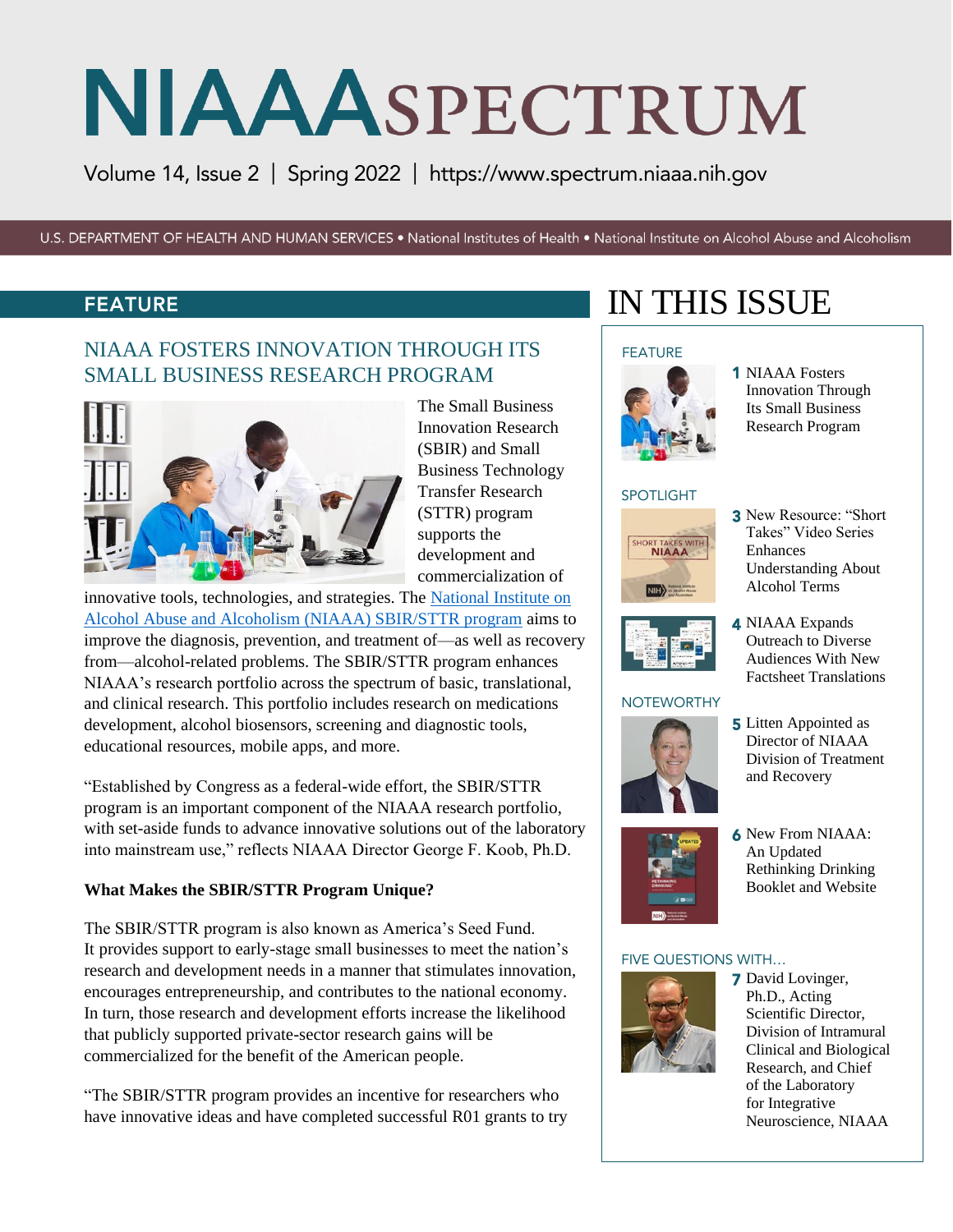out being an entrepreneur. It de-risks the transition from academia to small business ownership," adds Megan Ryan, M.B.A., who has served as NIAAA's SBIR/STTR Program Coordinator since 2016.

Prioritizing project support is essential for early-stage small business viability. Throughout the years, small businesses have leveraged the support provided through the SBIR/STTR program to advance products that show promise but are deemed a lower priority given limited resources.

An example is the development of Vivitrol, a long-acting, injectable form of naltrexone that received U.S. Food and Drug Administration (FDA) approval for alcohol use disorder (AUD) treatment in 2006. Alkermes, at the time a small business biopharmaceutical company specializing in drug delivery technology, was awarded an NIAAA SBIR contract in 2000 to conduct proof-of-concept and efficacy clinical trials of Vivitrol. The SBIR award effectively took the risk out of development and helped Alkermes leverage the award to raise additional financial support and conduct larger clinical trials, ultimately providing the data needed for FDA approval.

#### **Increasing the Visibility of the NIAAA SBIR/STTR Program**

In recent years, NIAAA has focused on enhancing its SBIR/STTR portfolio. This effort has largely focused on raising awareness of NIAAA's SBIR/STTR program and educating entrepreneurs on how to apply for an NIAAA SBIR/STTR award.

To accomplish this, Ms. Ryan teamed up with a marketing company that specializes in science and healthcare to expand NIAAA's outreach about its SBIR/STTR program. Together, they developed new outreach materials, expanded the NIAAA SBIR/STTR website, and held informational webinars with small business incubators and "state bios." State bios are organizations that bring together a state's bioscience companies, universities, research institutions, and others dedicated to advancing life science research and commercialization. These efforts contributed to a 33 percent increase in the total number of SBIR/STTR applications received by NIAAA within a year. Despite research setbacks common in the COVID-19 pandemic, NIAAA has continued to receive an increased number of SBIR/STTR applications.

"These results demonstrate the importance of outreach to potential applicants, which will remain a focus of NIAAA's SBIR/STTR program moving forward," says Jenica Patterson, Ph.D., NIAAA's incoming SBIR/STTR Program Coordinator.

#### **NIAAA SBIR/STTR Program Priority Highlights**

One of the program priorities of the NIAAA SBIR/STTR program is developing wearable biosensors to detect the amount of alcohol an individual has consumed. Researchers are using innovative techniques to improve the accuracy of the devices as well as their wearability. This work will allow researchers to better measure alcohol consumption in clinical research studies and treatment settings.

Another priority is the development of new medications to treat alcohol-related consequences and conditions, such as AUD, alcohol-associated organ damage (AAOD), alcohol withdrawal, and alcohol overdose. An example of [an NIAAA-supported SBIR project,](https://reporter.nih.gov/search/0u4ykZHaOkmWs3KG7egLHQ/project-details/10139179) led by Felix Moser, Ph.D., at Synlife Bio, is the development of a novel therapeutic injection to counteract alcohol overdose. Billions of dollars are spent annually to treat alcohol overdose cases, many of which result in death—yet there are no FDA-approved pharmacological treatments. NIAAA's commitment to developing new medications is emphasized by a recent SBIR/STTR [funding](https://grants.nih.gov/grants/guide/pa-files/PAR-22-102.html)  [announcement,](https://grants.nih.gov/grants/guide/pa-files/PAR-22-102.html) and is an important step in bridging the gap between basic research and clinical trials.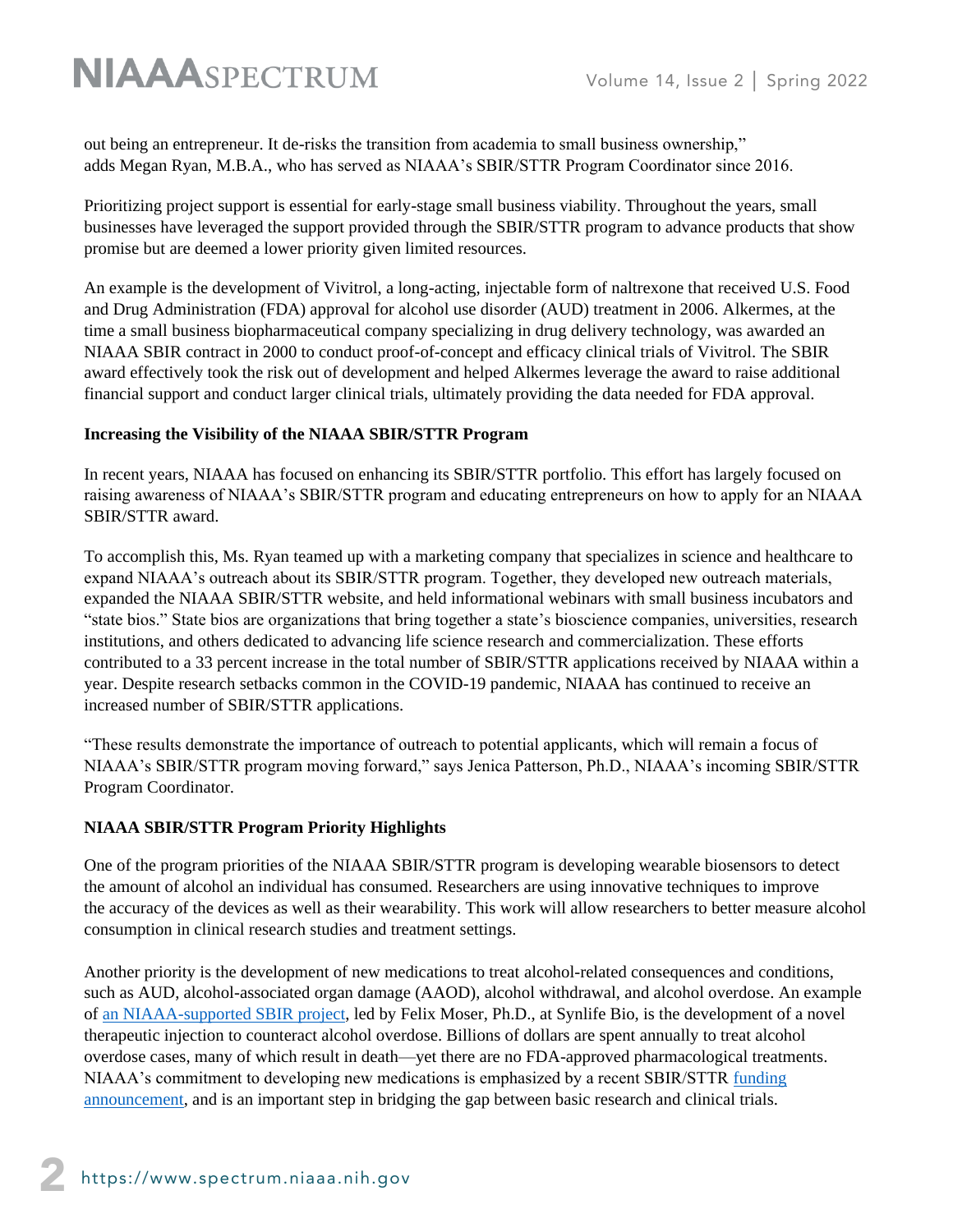

Improving diagnostics for AAOD is another area of interest for NIAAA's SBIR/STTR program. For example, InLighta BioSciences, a company started by Jenny Yang, Ph.D., has developed a novel contrast agent for magnetic resonance imaging (MRI) that significantly improves diagnostic ability for conditions such as liver disease. Unlike traditional contrast agents, [this agent is non-toxic and can detect early stages of disease.](https://pubmed.ncbi.nlm.nih.gov/30710270/) From the beginning, this technology was poised to provide [a non-invasive early diagnostic tool for liver disease—](https://reporter.nih.gov/search/-YBPOqtaA02LYdGGS9qccw/project-details/9971410)a disease in which alcohol misuse is a major risk factor. In the United States, nearly half of liver disease deaths are associated with alcohol misuse.

NIAAA's SBIR/STTR program also supports the development of alcohol prevention programs, educational services, behavioral treatment programs, and digital health technologies. In [one ongoing NIAAA-supported](https://clinicaltrials.gov/ct2/show/NCT04581499)  [clinical trial,](https://clinicaltrials.gov/ct2/show/NCT04581499) DynamiCare Health is testing a smartphone-based digital coaching program to support accessible and affordable long-term recovery from AUD. The program is based on behavioral techniques such as contingency management, recovery coaching, and cognitive behavioral therapy.

#### **Learn More**

For more information about the NIAAA SBIR/STTR program, visit the NIAAA SBIR/STTR [website.](https://www.niaaa.nih.gov/research/niaaa-sbir)

#### References:

NIAAA SBIR/STTR Program. Available at [https://www.niaaa.nih.gov/research/niaaa-sbir.](https://www.niaaa.nih.gov/research/niaaa-sbir) Accessed March 16, 2022.

NIH. A liposomal enzyme system for removal of ethanol from the blood. Available at

[https://reporter.nih.gov/search/0u4ykZHaOkmWs3KG7egLHQ/project-details/10139179.](https://reporter.nih.gov/search/0u4ykZHaOkmWs3KG7egLHQ/project-details/10139179) Accessed March 16, 2022.

NIH. Investigational New Drug (IND)-enabling and Early-Stage Development of Medications to Treat Alcohol Use disorder and Alcohol-Associated Organ Damage (U43/U44 Clinical Trial Optional). Available at https://grants.nih.gov/grants/guide/pa-files/PAR-22-102.html. Accessed March 16, 2022.

Salarian, M; Xue, S.; Ibhagui, O.Y.; and Yang, J.J. Designing calcium-binding proteins for molecular MR imaging. *Methods in Molecular Biology*. 2019;1929:111–125. [PMID: 30710270](https://pubmed.ncbi.nlm.nih.gov/30710270/)

NIH. Detecting and staging of liver fibrosis by precise MRI (pMRI). Available a[t https://reporter.nih.gov/search/-](https://reporter.nih.gov/search/-YBPOqtaA02LYdGGS9qccw%20/project-details/9971410) [YBPOqtaA02LYdGGS9qccw /project-details/9971410.](https://reporter.nih.gov/search/-YBPOqtaA02LYdGGS9qccw%20/project-details/9971410) Accessed May 2, 2022.

National Library of Medicine. Tech-Enabled CM for AUD at Scale in Medicaid. Available at [https://clinicaltrials.gov/ct2/show/NCT04581499.](https://clinicaltrials.gov/ct2/show/NCT04581499) Accessed March 16, 2022.

#### SPOTLIGHT

# NEW RESOURCE: "SHORT TAKES" VIDEO SERIES ENHANCES UNDERSTANDING ABOUT ALCOHOL TERMS

The National Institute on Alcohol Abuse and Alcoholism (NIAAA) has launched a new video series called "[Short Takes with NIAAA](https://www.niaaa.nih.gov/niaaa-short-takes-video-series)." Featuring commentary by NIAAA experts, this series consists of social mediafriendly, 60-second videos explaining commonly used but often misunderstood—alcohol terms.

The first installment of Short Takes provides concise, plain-language explanations of the following topics:

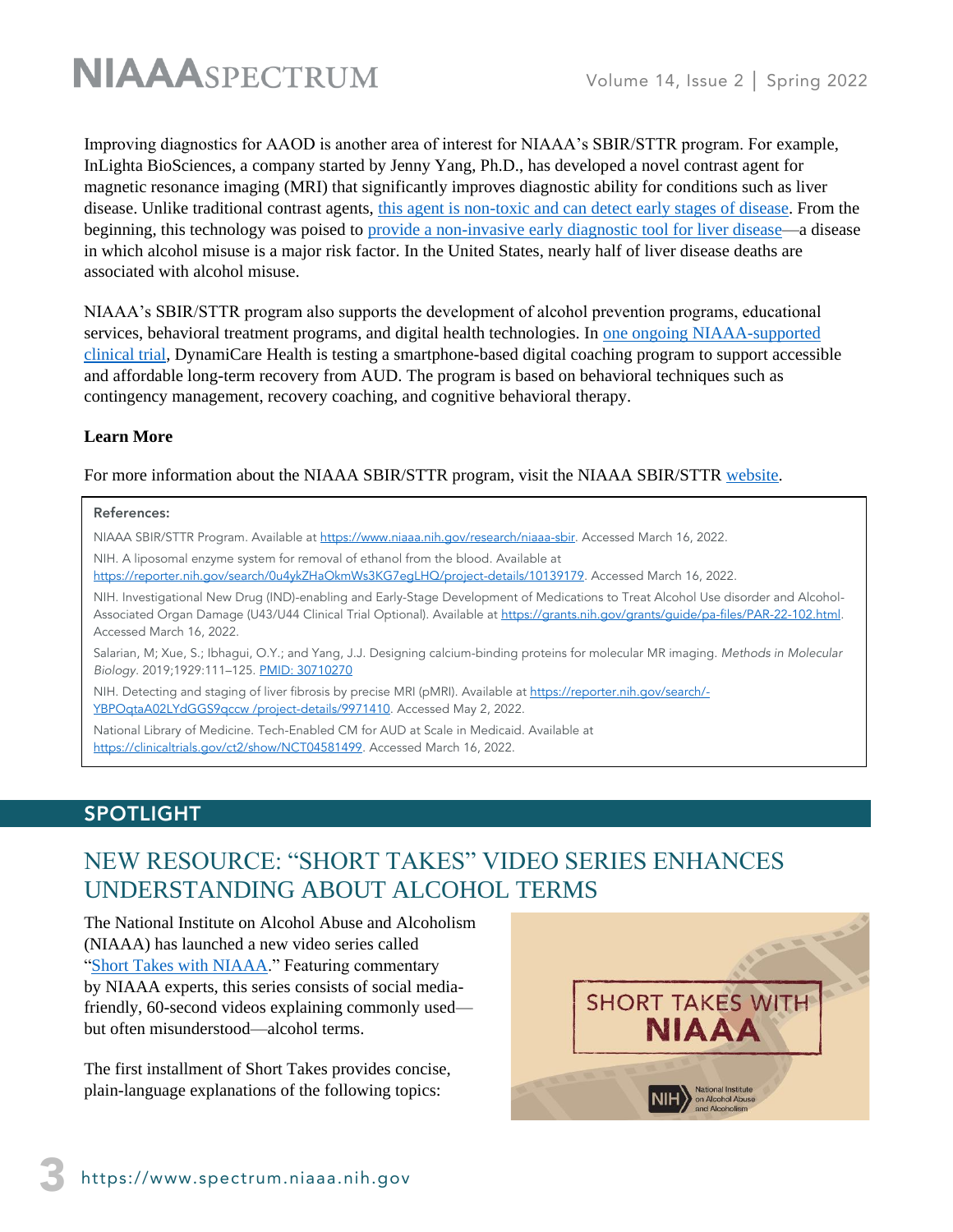- [Alcohol overdose](https://www.youtube.com/watch?v=KDHEHAzOh1M&feature=youtu.be) (also [available in Spanish\)](https://youtu.be/Z-jQdUwYUhk)
- [Alcohol use disorder](https://youtu.be/Kw8veYE93LA)
- [Binge drinking](https://youtu.be/vT55ShgKr6g)
- [Blackouts](https://youtu.be/BpxElRqyxn0)

We hope that our grantees, friends, and partners will share these accessible videos through their own social media channels. Stay tuned as we continue to add new videos to this series, which is designed to be helpful to both the general public and healthcare providers.

#### SPOTLIGHT

# NIAAA EXPANDS OUTREACH TO DIVERSE AUDIENCES WITH NEW FACTSHEET TRANSLATIONS

Providing information in multiple languages can help extend the reach of the National Institute on Alcohol Abuse and Alcoholism's (NIAAA) resources. Many visitors to NIAAA's website come from countries where languages such as Spanish, Tagalog, Japanese, and Chinese are spoken. In addition, [Executive Order 13166,](https://www.justice.gov/sites/default/files/crt/legacy/2010/12/14/eolep.pdf) issued in 2000, called for all federal agencies to provide [individuals with limited](https://www.edi.nih.gov/sites/default/files/nih-language-access-plan2014.pdf)  [English proficiency meaningful access](https://www.edi.nih.gov/sites/default/files/nih-language-access-plan2014.pdf) to their services. [NIH](https://clinicalcenter.nih.gov/swd/language/language.html) and the [Census Bureau](https://www2.census.gov/library/publications/decennial/2020/operations/language-product-handbook.pdf) have identified certain languages as being of greatest need.



In support of these policies and to expand access to educational materials to a broader audience, NIAAA now offers some of its popular evidence-based factsheets on alcohol and health—including [Alcohol Use Disorder: A](https://www.niaaa.nih.gov/publications/brochures-and-fact-sheets/alcohol-use-disorder-comparison-between-dsm)  [Comparison Between DSM-IV and DSM-5,](https://www.niaaa.nih.gov/publications/brochures-and-fact-sheets/alcohol-use-disorder-comparison-between-dsm) [Hangovers,](https://www.niaaa.nih.gov/publications/brochures-and-fact-sheets/hangovers) [Interrupted Memories: Alcohol-Induced Blackouts,](https://www.niaaa.nih.gov/publications/brochures-and-fact-sheets/interrupted-memories-alcohol-induced-blackouts) [Understanding Alcohol Use Disorder,](https://www.niaaa.nih.gov/publications/brochures-and-fact-sheets/understanding-alcohol-use-disorder) and [Understanding the Dangers of Alcohol Overdose—](https://www.niaaa.nih.gov/publications/brochures-and-fact-sheets/understanding-dangers-of-alcohol-overdose)in the following languages:

- Amharic
- Arabic
- Chinese (simplified)
- Chinese (traditional)
- Farsi
- French
- Haitian Creole
- Italian
- Japanese
- Korean
- Polish
- Portuguese
- Russian
- Spanish
- Tagalog
- Vietnamese

Visit [the NIAAA website](https://www.niaaa.nih.gov/alcohols-effects-health/alcohol-topics) to find these and other free resources, and please share them with your networks.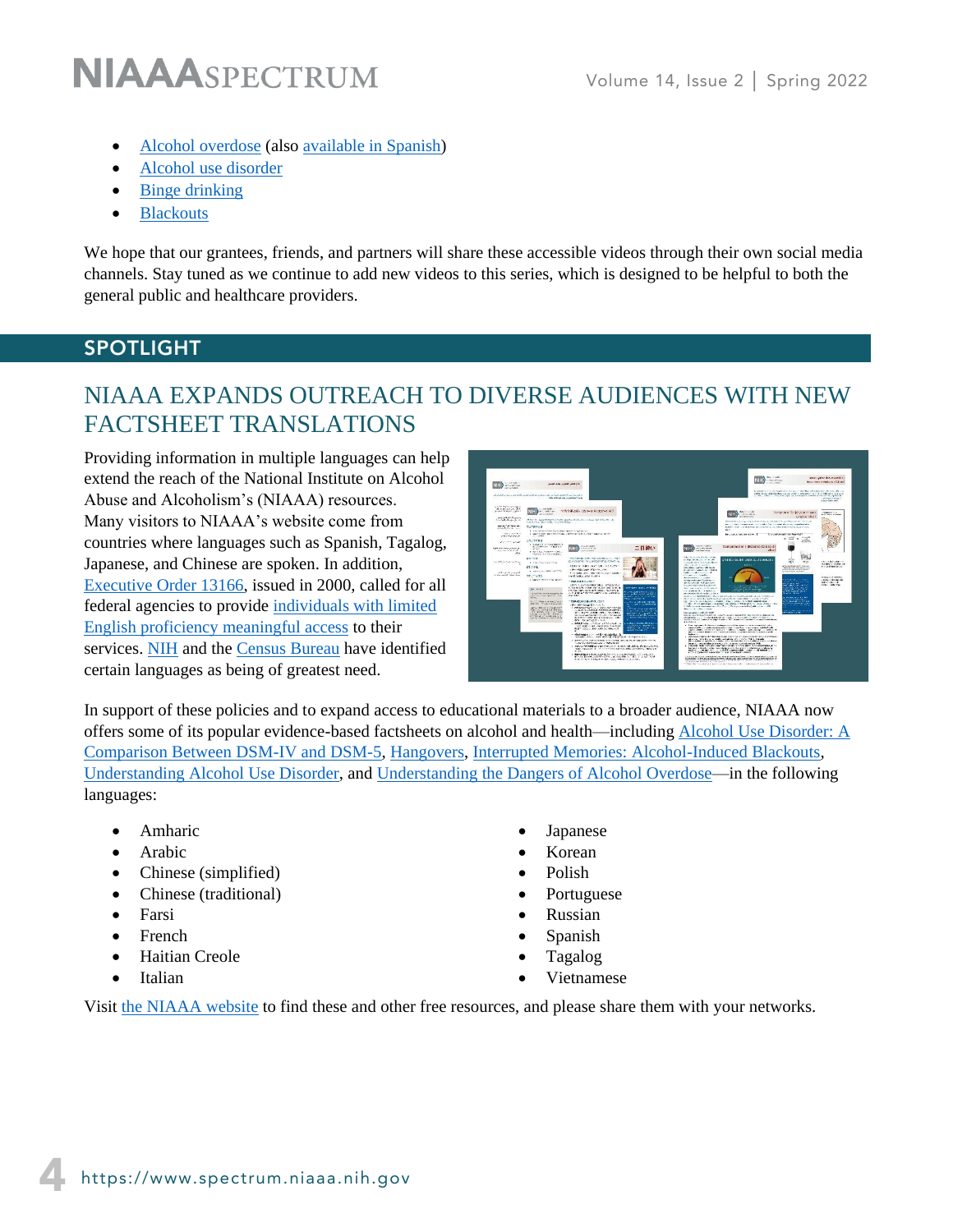#### References:

U.S. Department of Justice. Executive Order 13166*—*Improving access to services for persons with limited English proficiency. *Federal Register* 65(159): 50121–50125, August 16, 2000. Available a[t https://www.justice.gov/sites/default/files/crt/legacy/2010/12/14/eolep.pdf.](https://www.justice.gov/sites/default/files/crt/legacy/2010/12/14/eolep.pdf) Accessed March 3, 2022.

National Institutes of Health*. NIH Language Access Plan,* 2014. Bethesda, MD: NIH, 2014. [https://www.edi.nih.gov/sites/default/files/nih](https://www.edi.nih.gov/sites/default/files/nih-language-access-plan2014.pdf)[language-access-plan2014.pdf.](https://www.edi.nih.gov/sites/default/files/nih-language-access-plan2014.pdf) Accessed March 3, 2022.

NIH Clinical Center Social Work Department. Language Interpreter Program. Available at [https://clinicalcenter.nih.gov/swd/language/language.html.](https://clinicalcenter.nih.gov/swd/language/language.html) Accessed March 9, 2022.

Kim, J.; Kopp, J.; and Hotchkiss, M. *Developing Public-Facing Language Products: Guidance from the 2020 Census Language Program*. Washington, DC: U.S. Census Bureau, 2021. [https://www2.census.gov/library/publications/decennial/2020/operations/language](https://www2.census.gov/library/publications/decennial/2020/operations/language-product-handbook.pdf)[product-handbook.pdf.](https://www2.census.gov/library/publications/decennial/2020/operations/language-product-handbook.pdf) Accessed March 9, 2022.

#### **NOTEWORTHY**

March 9, 2022.

## LITTEN APPOINTED AS DIRECTOR OF NIAAA DIVISION OF TREATMENT AND RECOVERY



Raye Z. Litten, Ph.D., has been appointed Director of the [Division of Treatment and Recovery](https://www.niaaa.nih.gov/research/extramural-research/division-treatment-and-recovery-dtr) (DTR) at the National Institute on Alcohol Abuse and Alcoholism (NIAAA). Dr. Litten joined NIAAA in 1989 and previously served as Associate Director of the Division of Treatment and Recovery Research, Acting Director of the Division of Medications Development, and Acting Director of the Division of Treatment and Recovery Research.

As DTR Director, Dr. Litten leads a broad program of extramural clinical research that focuses on improving treatments for alcohol use disorder (AUD), increasing the use and uptake of such treatments in real-world settings, and understanding the process of recovery from AUD.

During his tenure at NIAAA, Dr. Litten has been instrumental in expanding NIAAA's medications development research program. He helped establish the NIAAA Clinical Investigations Group, a network of clinical sites that conducts proof-of-concept, Phase II clinical trials of promising AUD medications. He also was key in establishing NIAAA's human laboratory program to efficiently screen compounds for safety and effectiveness prior to clinical trial testing, helping to overcome the "valleys of death" in medications development. Dr. Litten has also worked to promote the combined use of behavioral and medication treatments and to strengthen NIAAA's biomarkers and health services research portfolios. Currently, he oversees the development of a new educational resource titled ["The Healthcare Professional's Core Resource on Alcohol"](https://www.niaaa.nih.gov/health-professionals-communities/core-resource-on-alcohol) to help them better recognize the effects of alcohol in their patients and deliver improved care for those whose drinking may be affecting their health.

Dr. Litten says, "I am grateful for this opportunity to continue to play an active role in this vital part of NIAAA's portfolio of research and research translation. In addition to our ongoing efforts to create evidence-based treatment resources for people with AUD and the clinicians who care for them, DTR staff and other NIAAA scientists have unveiled [a universal definition of recovery](https://pubmed.ncbi.nlm.nih.gov/35410494/) that can be used across research studies, and as a tool for clinicians. The new recovery definition will enable us to compare findings, identify which behavioral and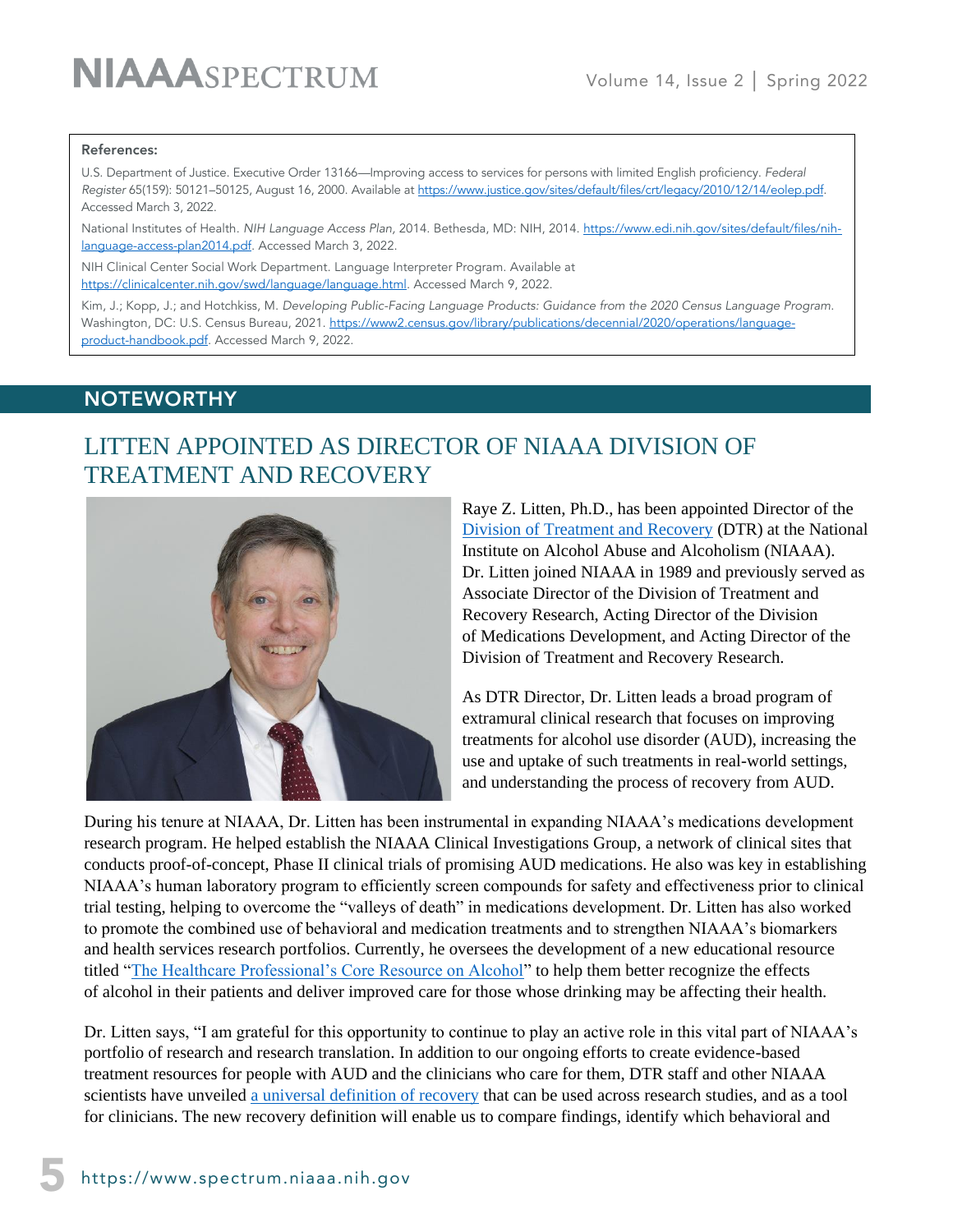pharmacological treatments have long-term efficacies and for whom, and invest resources into those treatments that will truly make a difference. We also are working to understand the different phases of recovery—such as short, medium, and long term—and how they relate to the likelihood of returning to heavy drinking."

#### Reference:

Hagman, B.T.; Falk D.; Litten, R.; and Koob, G.F. Defining recovery from alcohol use disorder: Development of an NIAAA research definition. *The American Journal of Psychiatry*. In press. [PMID: 35410494](https://pubmed.ncbi.nlm.nih.gov/35410494/)

#### **NOTEWORTHY**

### NEW FROM NIAAA: AN UPDATED RETHINKING DRINKING BOOKLET AND WEBSITE



According to the [2019 National Survey on Drug](https://www.samhsa.gov/data/report/2019-nsduh-detailed-tables)  [Use and Health,](https://www.samhsa.gov/data/report/2019-nsduh-detailed-tables) more than half of Americans ages 18 and older reported drinking alcohol in the past month, and about a quarter of this same group reported past-month binge drinking. To help adults who drink alcohol to better understand their relationship with alcohol, the National Institute on Alcohol Abuse and Alcoholism (NIAAA) recently published a major update and redesign of its popular booklet and website, *Rethinking Drinking: Alcohol and Your Health*.

"Rethinking Drinking was first issued in 2009 and has been NIAAA's most popular resource. This updated edition of Rethinking Drinking continues to provide evidence-based information about alcohol misuse and offers a modern new look," says NIAAA Director George F. Koob, Ph.D. "We hope that this resource continues to empower people to be mindful of—and to take charge of—their drinking patterns."

The newly redesigned and updated booklet is available in both [English](https://www.niaaa.nih.gov/sites/default/files/publications/NIAAA_RethinkingDrinking.pdf) and [Spanish](https://www.niaaa.nih.gov/sites/default/files/publications/rethinking_drinking_6x9_24pg_book-spanish_v10.pdf) and provides information on:

- What counts as a "standard drink" (also known as an alcoholic drink-equivalent) and how many drinks are in common containers
- Recommendations about drinking in the *U.S. Dietary Guidelines for Americans*
- Short- and long-term consequences of alcohol misuse
- Signs and symptoms of alcohol use disorder
- Tips on how to assess your drinking pattern
- Strategies and tools for cutting down or quitting drinking
- Options and resources for peer, professional, and social support for cutting back on or quitting drinking

The booklet can be downloaded as a PDF from [the main NIAAA website,](https://www.niaaa.nih.gov/sites/default/files/publications/NIAAA_RethinkingDrinking.pdf) and print copies of the 20-page booklet are available to order in [English](https://www.niaaa.nih.gov/niaaa-publications-order-form#pub-1) or [Spanish.](https://www.niaaa.nih.gov/publicaciones-en-espanol#pub-1)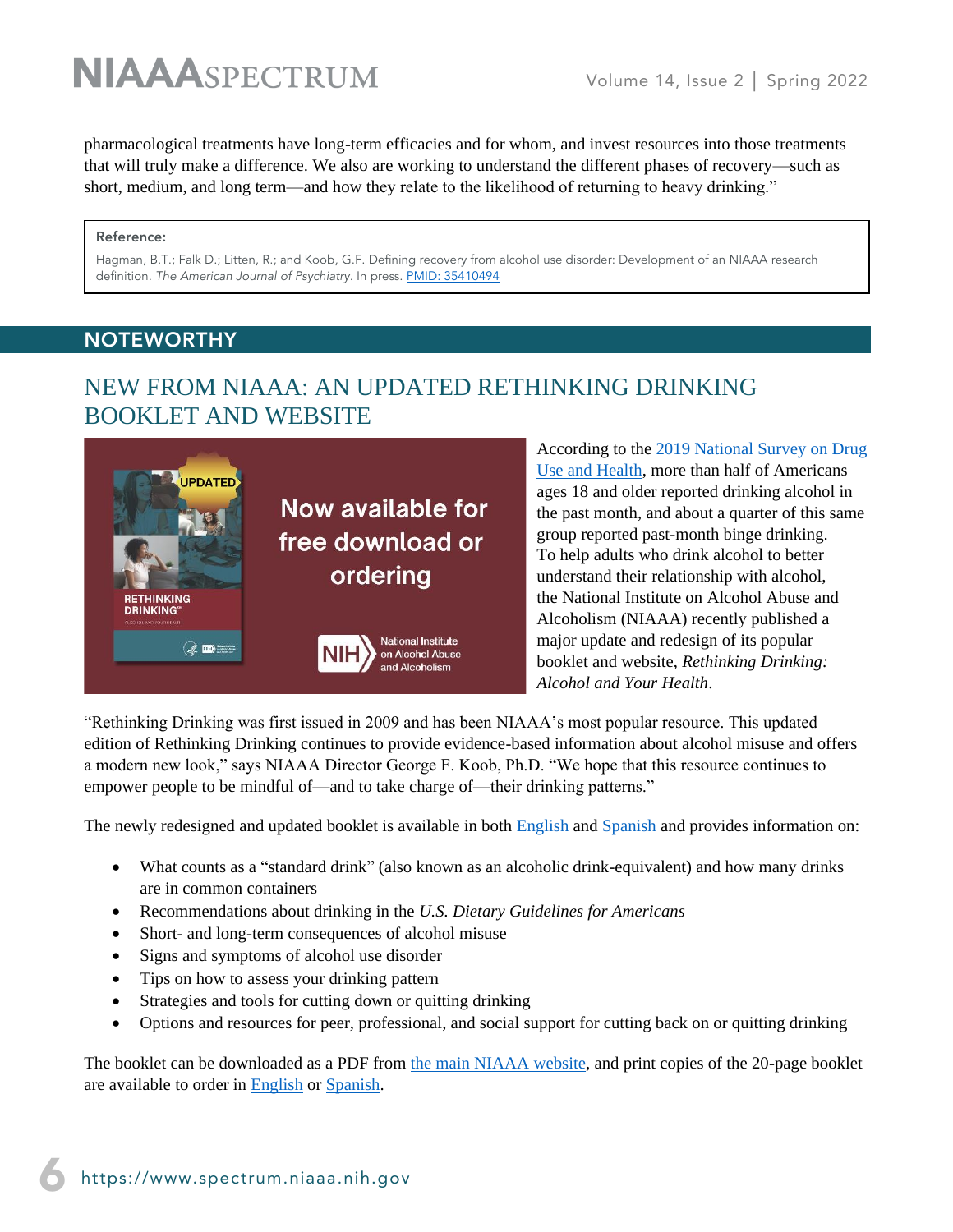For more information, readers can visit NIAAA's [Rethinking Drinking website.](https://www.rethinkingdrinking.niaaa.nih.gov/) In addition to the above topics, the website has special features such as:

- [Calculators](https://www.rethinkingdrinking.niaaa.nih.gov/Tools/Calculators/Default.aspx) that estimate the number of "standard drinks" in an alcohol-containing beverage, calorie content of drinks, alcohol spending, and blood alcohol concentration
- Activities on [handling urges to drink](https://www.rethinkingdrinking.niaaa.nih.gov/Tools/Interactive-worksheets-and-more/Stay-in-control/Coping-With-Urges-To-Drink.aspx) and [building skills in refusing drinks](https://www.rethinkingdrinking.niaaa.nih.gov/Tools/Interactive-worksheets-and-more/Stay-in-control/Drink-Refusal-Skills.aspx)
- Practical tips on overcoming a drinking episode when the goal is to quit

While Rethinking Drinking is a great tool for anyone to use to examine their relationship with alcohol, NIAAA offers additional resources specifically for people who would like to learn more about options for alcohol treatment for themselves or loved ones, including the [NIAAA Alcohol Treatment Navigator](https://alcoholtreatment.niaaa.nih.gov/)® website and the *Treatment for Alcohol Problems: Finding and Getting Help* [booklet.](https://www.niaaa.nih.gov/publications/brochures-and-fact-sheets/treatment-alcohol-problems-finding-and-getting-help)

#### Reference:

SAMHSA. Center for Behavioral Health Statistics and Quality. 2019 National Survey on Drug Use and Health. Table 2.17B—Alcohol Use in Lifetime among Persons Aged 12 or Older, by Age Group and Demographic Characteristics: Percentages, 2018 and 2019. [https://www.samhsa.gov/data/report/2019-nsduh-detailed-tables.](https://www.samhsa.gov/data/report/2019-nsduh-detailed-tables) Accessed March 9, 2022.

#### FIVE QUESTIONS WITH…

### DAVID LOVINGER, PH.D.

*Acting Scientific Director, Division of Intramural Clinical and Biological Research, and Chief of the Laboratory for Integrative Neuroscience, National Institute on Alcohol Abuse and Alcoholism (NIAAA)*



1 *Your neuroscientific research spotlights fundamental biological processes—molecules, cells, and neurocircuits. What led you to this field, and how would you describe the importance of such basic science in helping us to understand alcohol's effects on health?*

I have cultivated an interest in the neurobiological basis of behavior since my undergraduate days. My work on synaptic plasticity related to learning and memory led me to examine acute alcohol effects on the function of synaptic molecules involved in plasticity. Synaptic plasticity refers to the broad range of changes that occur in the strength of connections between neurons. Intriguing findings stimulated me to

expand this research program to examine chronic alcohol effects on synaptic function and assess how these synaptic changes alter learning, memory, and alcohol-related behaviors involving neural circuits that we were studying in other contexts. With the help of outstanding colleagues at NIAAA and throughout the field, our laboratory is now able to address these questions at the molecular, cellular, circuit, and behavioral levels.

Basic research in the Division of Intramural Clinical and Biological Research (DICBR) has always been at the forefront of research on the biomedical effects of alcohol. From the early development of animal models, and through pioneering metabolic studies, DICBR has provided ideas and resources that stimulate research throughout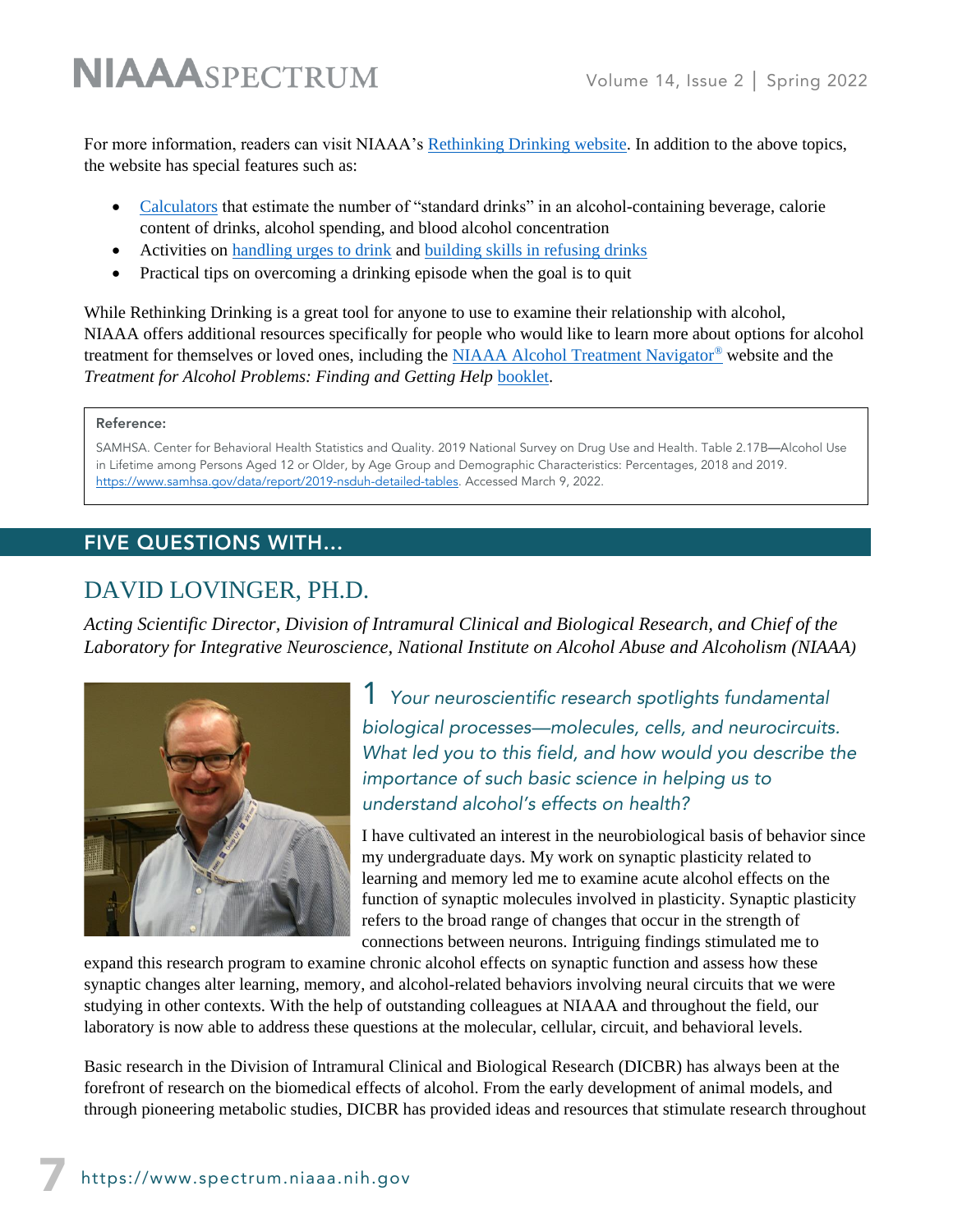and beyond the alcohol research field. Recent work in neurogenetics, alcohol-induced organ damage, and neuroscience carry on this tradition, including wide adoption of techniques and models developed in DICBR. The increased cross-talk between the basic laboratories and our outstanding clinical research group is now providing candidate therapies to treat the many facets of alcohol use disorder.

### 2 *Among your recent publications is the intriguingly named paper, "A Circuit-Based Information Approach to Substance Abuse Research." Can you elaborate on that approach and its importance to the field?*

As neurobiological research has expanded, it is clear that there is much to be learned about neural circuit/systems functions. Past research, including our own, focused on molecules, cells, and single brain regions. At the same time, research in this area is often driven by concepts from experimental psychology with efforts to model human behavior. We propose that these lines of research can be more mutually informative by better understanding circuit function and relationships to behavior, effects of drugs on these circuits, and reduced emphasis on finding which of the many imperfect animal models of human substance use disorders is the "best."

### 3 *Scientists rely on access to special technology and often require close collaboration with colleagues. How have you and your fellow investigators at NIAAA been able to adjust to conducting research and working together during the COVID-19 pandemic?*

I need to praise the members of the Laboratory for Integrative Neuroscience (LIN) for their exceptional dedication, organization, and attention to safety during these unusually difficult times. From the beginning of the pandemic, the resourceful members of LIN adopted web-meeting and team chat platforms to facilitate communication and maintain morale. During the full shutdown and maximum telework, we all worked on tasks achievable from home, such as analyzing data and writing papers. With the limited return to work, laboratory members organized shifts, allowing all projects to move forward while still meeting physical distancing requirements. The result was outstanding productivity and publications, not to mention that two postdocs obtained tenure-track positions, all while preventing a COVID-19 outbreak among the team members.

## 4 *As a laboratory chief, you've made it a priority to mentor the next wave of young*  investigators. In what ways do you find NIAAA's intramural program to be especially suited *to serve as a training ground for alcohol researchers of the future?*

Good mentoring ensures scientific progress, paving the way for future discovery. Thus, it is one of the most important aspects of a scientist's career. I have been extremely fortunate to work with exceptional young scientists at the postbaccalaureate, graduate, postdoctoral, and early faculty levels. One thing I have learned is that mentoring is a bi-directional interaction. I learn so much from young scientists and hopefully can give back valuable training and career advice in return. The intramural program has the advantage of allowing a great deal of independence in choice of research topics, combined with outstanding resources.